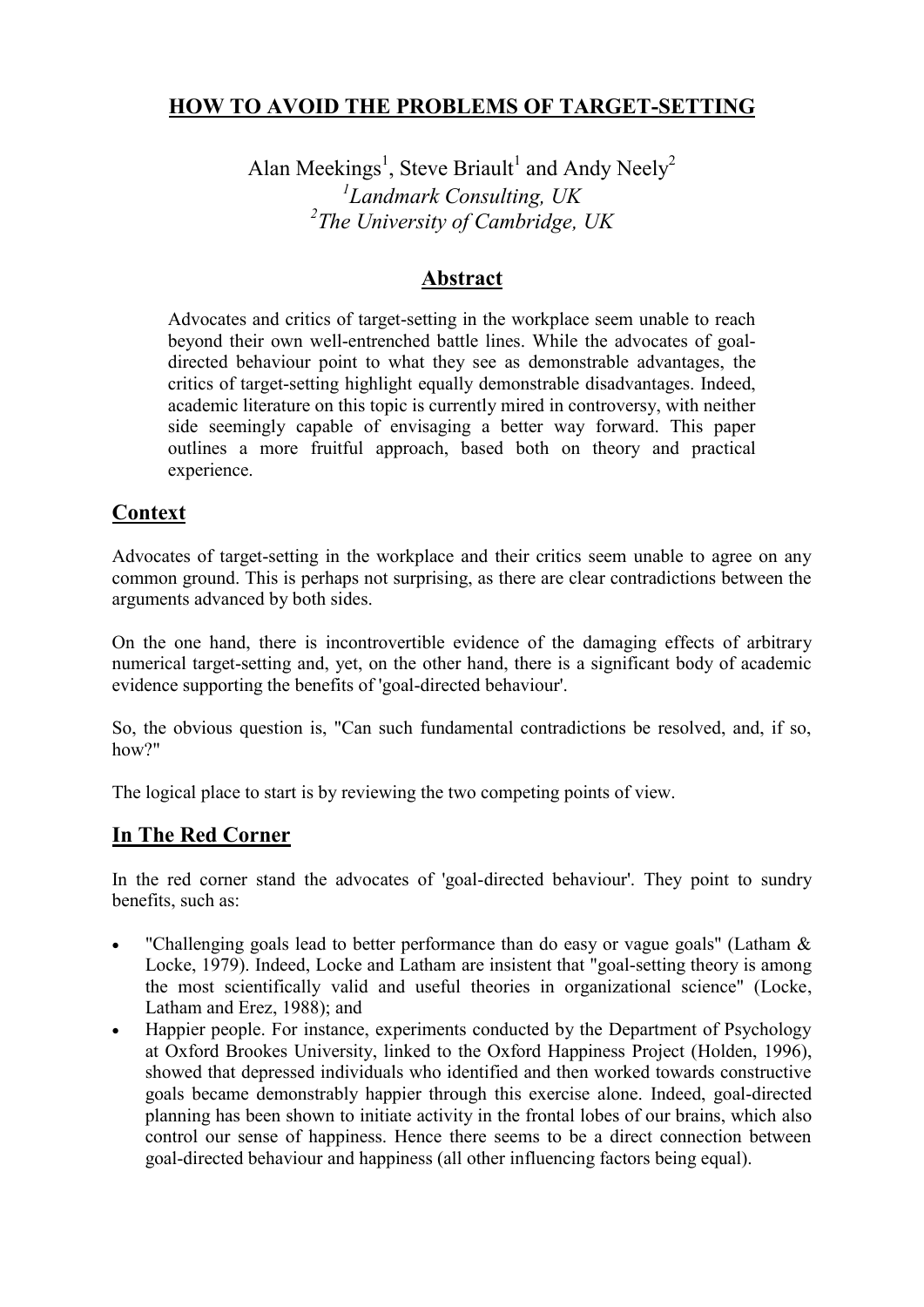# **In The Blue Corner**

In the blue corner stand the critics of target-setting. They point to issues, such as:

- Setting targets can be fraught with problems, for example:
	- If set too high, targets create stress and de-motivation;
	- If set too low, targets encourage complacency;
	- If imposed, targets are unlikely to be owned by those who have to deliver them; and
	- If negotiated, there is an incentive to press for lower targets that are easier to meet, thereby creating tension and suspicion between managers;
- Targets cannot be set appropriately without knowing current and future process capability;
- Targets do not explain how to improve performance;
- Targets provoke cheating, including either distortion of the data or distorting the way the work gets done;
- The cultural impact of target-setting is typically negative, destroying trust, warmth and personal responsibility;
- Targets usually only cover those aspects of performance that are simple to measure, rather than a genuinely systemic perspective. In other words, targets "attempt to find one measurable thing to represent the whole" (Blastland and Dilnot, 2008); and
- Often, hitting a numerical target leads to missing the real point. Targets are typically one-dimensional and reductionist (often based on averages or percentages) and fail to promote whole-system improvement (Seddon, 2008).

These are hardly trivial concerns.

As Simon Caulkin wrote in an article in The Observer (Caulkin, 2009), "Targets can kill."

Drawing on examples from across the NHS in the UK, in situations where people had died as a consequence of the mindless pursuit of mandatory targets, Simon Caulkin argued cogently against putting in place an oppressive target-setting regime.

So, this is no idle contest.

#### **The Protagonists**

Within academia, these two adversarial viewpoints are currently hotly debated.

For instance, in Academy of Management Perspectives in 2009, there were two, contradictory papers published in the very same edition, entitled:

- (1) "Goals Gone Wild: The Systemic Side Effects of Overprescribing Goal Setting" (Ordóñez et al., 2009); and
- (2) "Has Goal Setting Gone Wild or Have Its Attackers Abandoned Good Scholarship?" (Locke and Latham, 2009).

It is hard to imagine how academics could be more polarised or argumentative in one single edition of a respected management journal.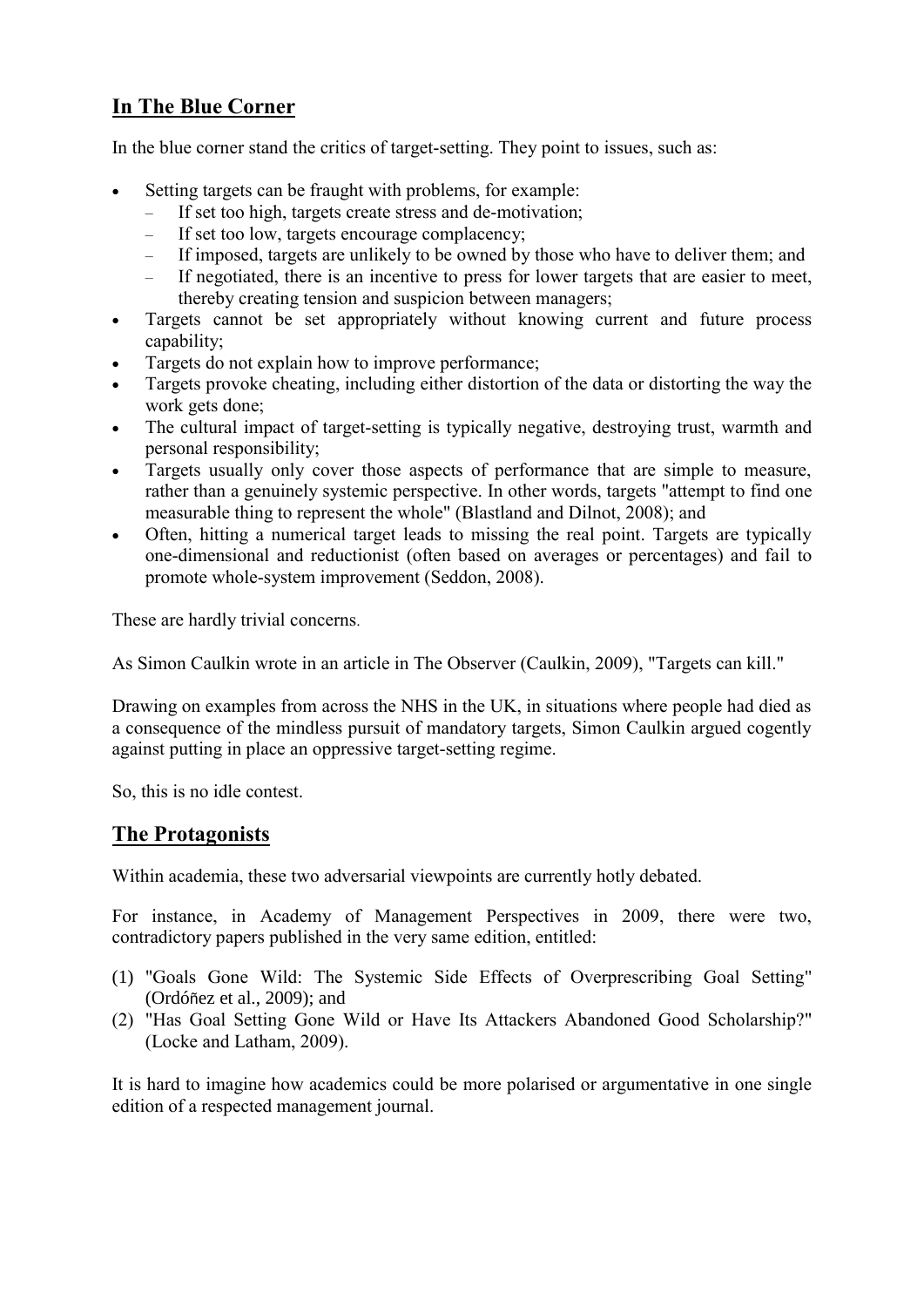Sadly, it seems safe to predict that these two academic communities will continue arguing with each other, as neither party seems capable of moving beyond what they currently believe to be true.

Indeed, Locke and Latham went on to say, in a subsequent paper published in Academy of Management Perspectives later in 2009 (Latham and Locke, 2009), "We conclude by recognizing that our disagreements with Ordóñez are not small and list several reasons why we are not sanguine about the possibility of a reconciliation."

Moreover, this ongoing debate between the advocates of goal-directed behaviour and the critics of target-setting is further complicated by the fact that annual budgets can create 'arbitrary numerical targets'. This risk is highlighted in a recent Harvard Business Review paper by Andrew Likierman (Likierman, 2009).

If ever new thinking were needed in the field of organisational performance management, then addressing the issue of goal-directed behaviour and target-setting has to be a prime candidate for attention.

## **Have We Seen Anything Like This Before?**

Every now and then, scientific debate reaches extreme levels of polarisation.

For instance, around the turn of the nineteenth century, proponents of the 'wave theory of light' (sitting in the red corner, as the current champions) and the proponents of the 'particle theory of light' (sitting in the blue corner, as the upstart challengers led by Albert Einstein) were similarly at loggerheads.

It took a 22-year old graduate, Geoffrey Ingram Taylor<sup>1</sup>, to conduct the famous experiment that proved light could behave both as a wave and as a particle at the same time – hence opening up the whole new field of quantum physics.

Might there be a similar resolution to the current impasse between the proponents of goaldirected behaviour and the critics of target-setting?

The answer is "Yes" – there really is a more fruitful approach that can enable organisations to achieve the apparently impossible trick of reaping the benefits of goal-directed behaviour while concurrently avoiding the disadvantages typically associated with target-setting.

## **The New, More Fruitful Approach**

The seven elements of this new, more fruitful approach are as follows:

- (1) Understanding the typology of targets;
- (2) Clarifying the terminology used;

 $\overline{a}$ 

- (3) Distinguishing between differing uses of measures;
- (4) Adopting a systemic perspective, encompassing all the key factors influencing organisational performance;
- (5) Acknowledging the unknown and unknowable;

<sup>&</sup>lt;sup>1</sup> Sir Geoffrey Ingram Taylor OM (1886-1975) went on to become one of the most notable scientists of the 20th century.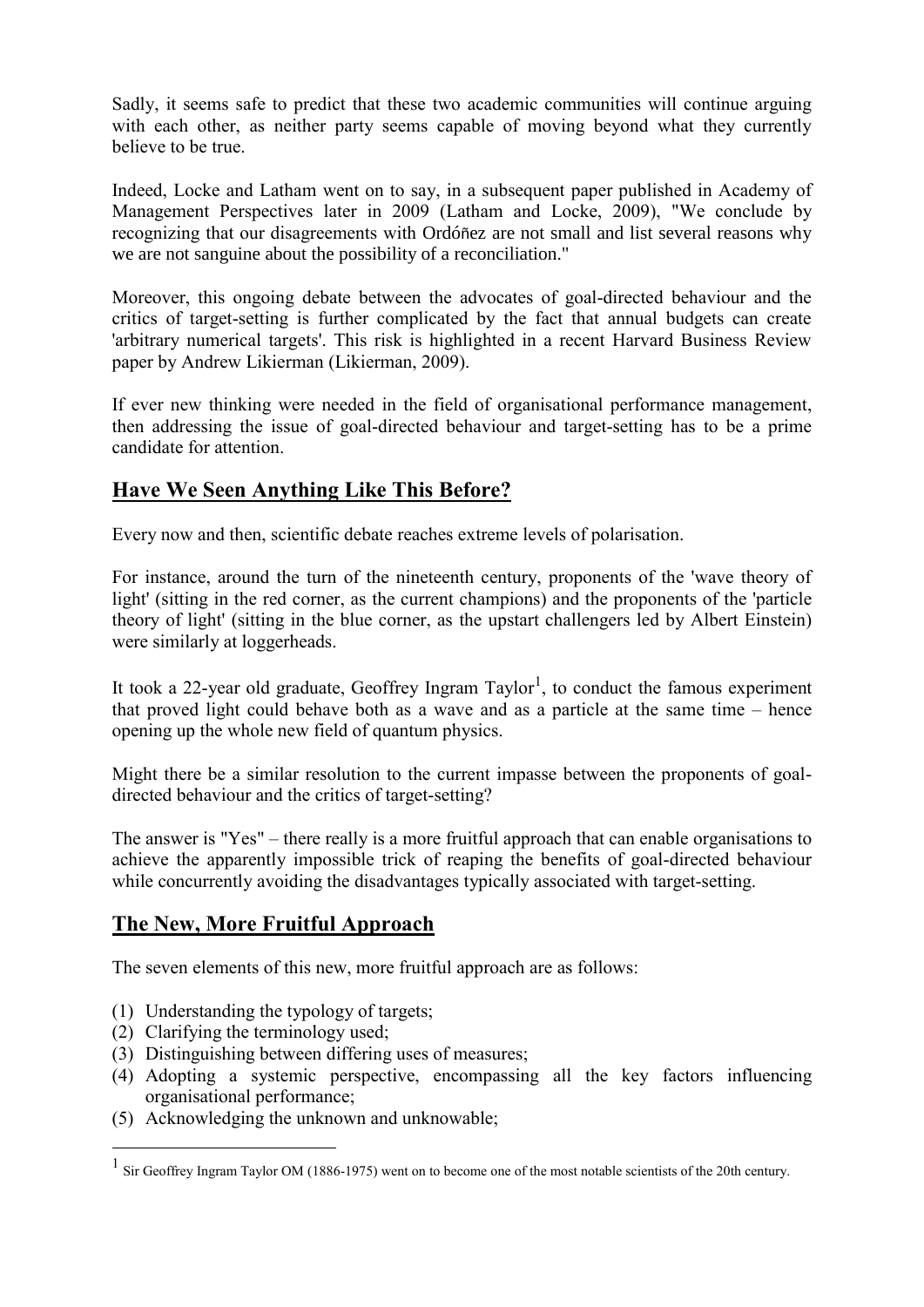- (6) Charting performance; and
- (7) Differentiating managerial time spans of attention and added value, from front line to boardroom.

This paper describes each of these elements in turn, and discusses generic approaches to changing how people think about and use target-setting in practice.

#### **Understanding the Typology of Targets**

It is important to recognise that targets can come in differing guises, such as:

- Close-as-you-can targets;
- Far-as-you-can targets;
- Benchmark (or competitive) targets; and
- Yes/no targets.

**Close-as-you-can targets** are typically based on idealised aspirations such as:

- Zero defects;
- 100% customer delight;
- Exact conformance to specifications;
- Never cancelling a medical appointment;
- No accidents; and

 $\overline{a}$ 

 Every arrow hitting the bull's eye (in archery terms).

In practice, ideal performance will seldom be achieved.

However, the pursuit of perfection is neither meaningless nor necessarily demotivating.



Getting closer to the bull's eye can often constitute meaningful improvement.

Targets of this kind can serve to focus attention on what is important. They can also replace notions such as 'acceptability' or 'meeting specifications' with the concept of continually striving for perfection.

Henry Royce<sup>2</sup>, of Rolls-Royce Motors, was one of the first and most passionate advocates of this approach. As he frequently urged his workforce, "Strive for perfection in everything you do. Take the best that exists and make it better. When it does not exist, design it."

Taiichi Ohno<sup>3</sup>, the originator of the Toyota Production System, was equally insistent that the pursuit of perfection is essential for the identification and elimination of waste in manufacturing operations and other processes.

Following this logic is paramount in certain situations.

 $2$  Sir Frederick Henry Royce (1863-1933), British engineer and car manufacturer.

<sup>3</sup> Taiichi Ohno (1912-1990), Japanese engineer and car manufacturer.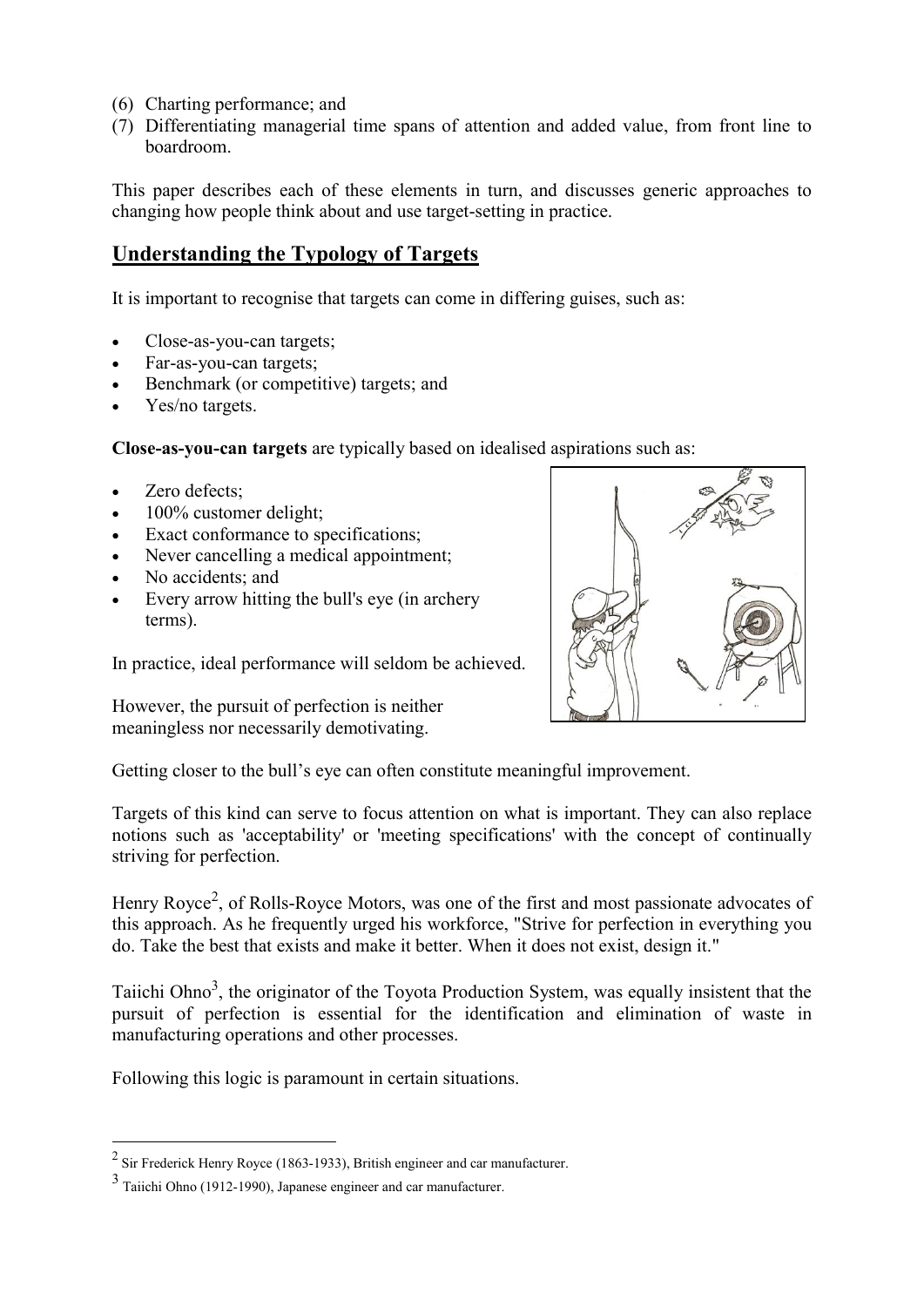For instance, it can never make sense to aim for a few planes to crash, or a few new-born babies to be dropped in maternity wards, or a few parachutes not to open in service.

In such circumstances, the aim must be to get as close as possible to perfection.

A classic example of an *as close as you can target* is Sweden's ground-breaking approach to improving road safety, known as Vision Zero.

Introduced into law in 1997, Vision Zero requires everyone in Sweden to work towards achieving zero deaths and serious injuries on Sweden's roads (Tingvall, 2010).

**Far-as-you-can targets** are typically relevant where more is better and there is no limit to improvement, for instance:

- Maximising fuel efficiency;
- Maximising return on investment;
- Increasing the number of website visitors;
- Treating patients as soon as possible; and
- Maximising the distance achieved in sporting events, such as the long jump, shot put or javelin.

Estimating how far you can get in such circumstances can never be more than an educated guess, based on what seems achievable. However, it can be motivating.



Targets of this kind, though, may become dysfunctional if their achievement is treated as an ultimate aim, rather than as simply one milestone on a worthwhile, purposeful journey.

**Benchmark (or competitive) targets** relate to aims that can only be measured relative to others, for example:

- Market share;
- Election results;
- Prizes (for example, awards for 'the best contact centre', etc); and
- Individual and team sports, such as races or football matches.

Targets of this kind can be sub-divided into: (a) *benchmark targets* (for example, share of market or share of votes, or position in a race or league); and (b)



*win/lose competitive targets* (for example, the results of football matches).

With *benchmark targets*, getting nearer to the best can actually become a meaningful *closeas-you-can target*.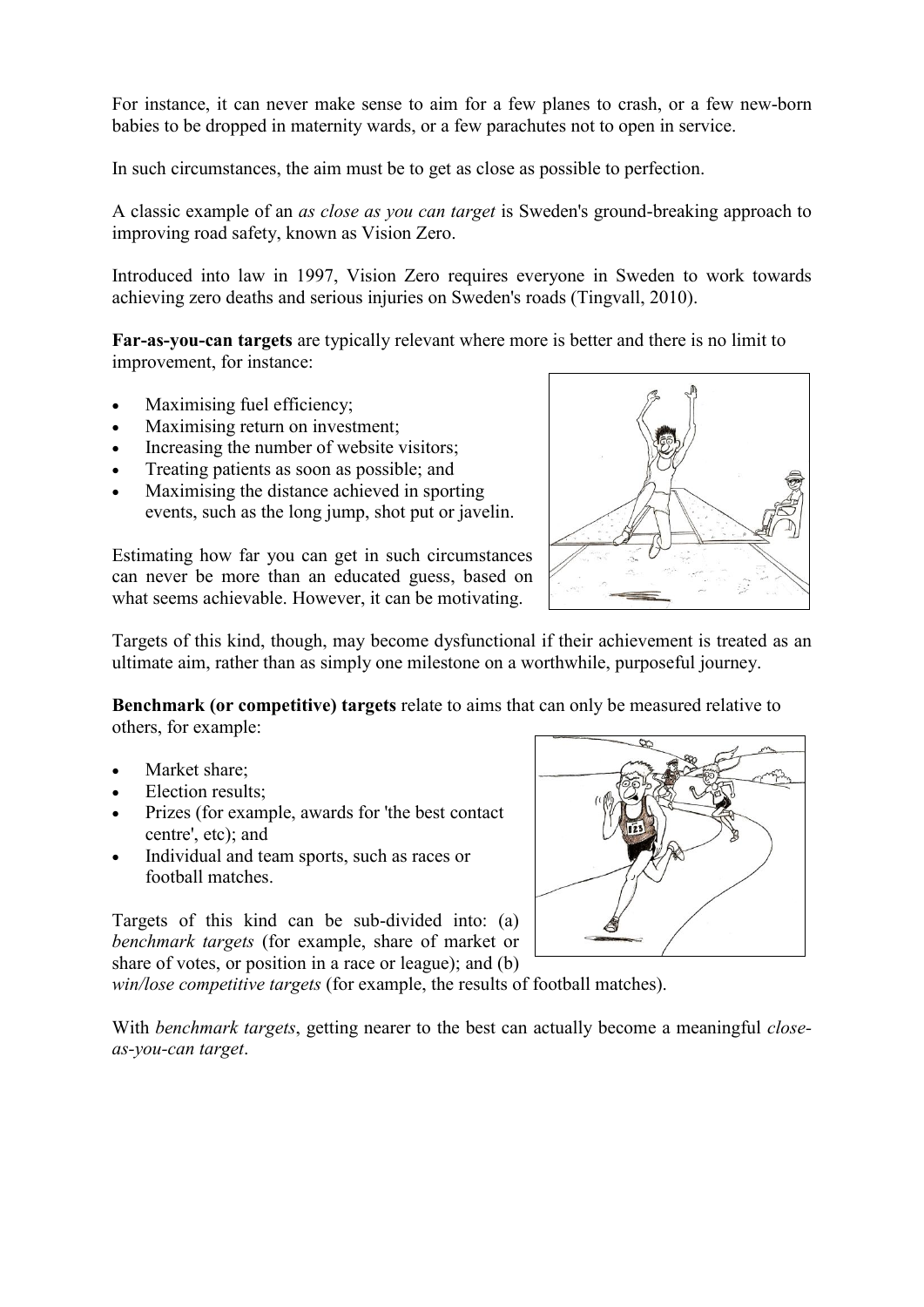**Yes/no targets** relate to situations where the target is either met or not met, with no leeway either one way or the other.

In other words, *yes/no targets* make performance binary.

On one side of the line sits success; on the other sits failure.

They include numerical targets such as:

- 98% of hospital accident and emergency patients to be seen, treated, discharged or admitted within four hours from arrival;
- 98% of incoming telephone calls to be answered within 30 seconds;
- 50% of young people to go to university;
- A 5% increase in sales compared with the same quarter last year;
- A defect level of less than 1%; and
- A 10% reduction in non-pay costs.

Such targets can be seriously counter-productive. They also have the greatest potential to cause the sorts of problems noted by the critics of target-setting.

A *yes/no target* is best viewed as one step towards an as *far-as-you-can target,* where the bar is progressively raised as lower heights are cleared. While the overall aim may be to achieve a world record (i.e. a *benchmark target*), this aspiration can only be achieved by clearing lower heights and then having the bar raised further.

In the work context, the equivalent is delivering basic standards reliably and then progressively raising aspirations. By adopting this sort of approach, the focus soon shifts from 'have we met this or that numerical target' to 'what standards are we seeking to achieve' and 'how can we do even better'.

This typology of targets is useful in practice because it clarifies the fundamental difference between *yes/no targets*, which can be destructive, and other sorts of targets that can be helpful.

## **Clarifying the Terminology Used**

In addition to differentiating between different sorts of targets, there are other aspects of language that merit clarification.

For instance, there is a significant difference between 'standards' and 'targets'. Consider just one example:

- It is surely not unreasonable, as a patient, to expect to be seen and treated in a hospital accident and emergency (A&E) department within four hours of arrival (and, ideally, much sooner). This is a *standard* to which all such departments should aspire.
- However, if this *standard* is treated as a *yes/no target*, evidence shows that all sorts of adverse effects are likely to emerge, especially if the current system (the composite result of current work processes, staffing levels, staff competence, management process,

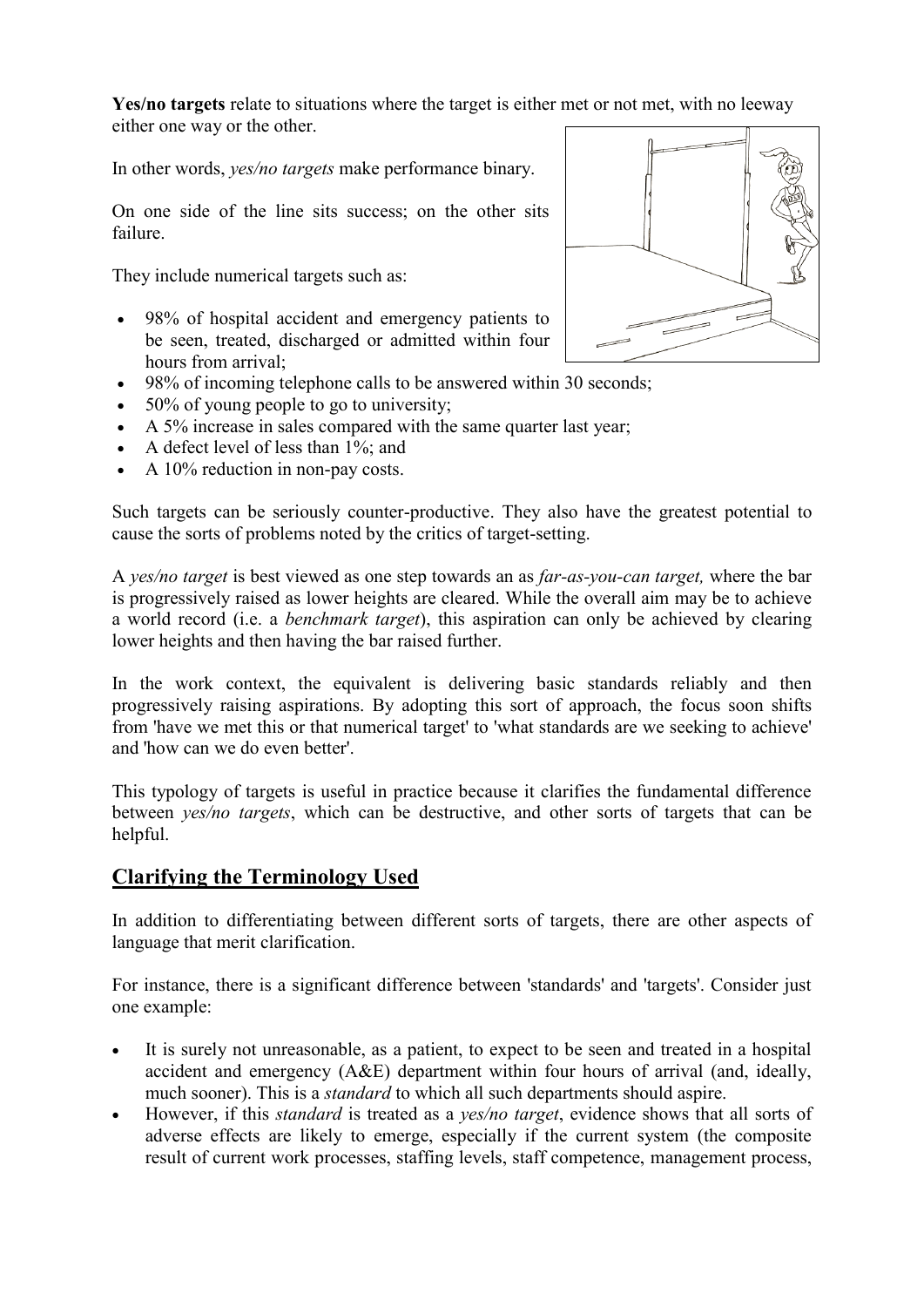delegated decision rights and sundry other factors) is incapable of reliably delivering against this *standard*.

 The answer is not to monitor and react to serial breaches of the four-hour *standard* but, instead, to plot individual treatment times (ideally on an XmR statistical process control chart<sup>4</sup> to highlight daily variation, weekly cyclicality, annual seasonality and statistically significant trends) and work systemically and systematically to deliver not only lower average times from arrival to treatment but also statistically significant reductions in variation for patients with similar needs. The difference in approach is profound.

Hence it is vital to differentiate between *standards* and *targets*.

Similarly, it is important, in terms of clarifying language, to differentiate between 'targets' and 'beneficial objectives'. Consider the same example again:

- The former target<sup>5</sup> across the whole of the National Health Service in the UK was for 98% of patients to be seen, treated, admitted or discharged within four hours of arrival in a hospital accident and emergency (A&E) department. This is simply a desired *standard*. It is not a *beneficial objective*.
- A *beneficial objective* might be to demonstrate continual improvement in the average time taken to see and treat incoming patients with no increase in resources. A *beneficial objective* of this ilk is likely to require radical re-thinking, both in terms of the way the work gets done and the way the department is managed, such as re-designing the triage process, granting nursing staff (not just doctors) decision rights to authorise X-rays when obviously necessary, improving demand forecasting and staff rostering, etc.

*Beneficial objectives* need to be grounded in what matters to customers, as well as other interested stakeholders.

Such objectives need to be backed by the dictum that 'you can't have a beneficial objective without at least some idea of how to achieve it', coupled with clarity around 'how will we know it when we see it?'

Finally, in terms of clarifying language, it is essential to move beyond the current, simplistic adage of 'what gets measured gets done' towards the concept of 'what gets evaluated gets improved'. This is a key enabler for learning from the past to improve the future.

## **Distinguishing Between Differing Uses of Measures**

l

There is an important difference to be made between the use of measures for the purposes of planning and budgeting and for the purposes of fundamental improvement and development.

 $<sup>4</sup>$  An XmR chart is a type of Statistical Process Control chart that tracks individual values on the X axis and predicts</sup> guidelines separating 'common cause' and 'special cause' variation based on the moving range (mR) between individual values. For an accessible introduction to understanding variation and SPC charting, see Wheeler (1999).

<sup>5</sup> The original target for A&E treatment set by the Labour Government in the UK (1997-2010) was for 100% of patients attending an A&E department to be seen, treated, admitted or discharged in under four hours. This 100% target was subsequently reduced to 98% and then declared to be 'abolished' by the incoming Coalition Government in 2010. It has since been replaced by a plethora of measures (see Department of Health website at http://bit.ly/fon5Xg), which, to date, appear not to have been widely implemented across the NHS, nor have A&E departments been advised to track performance against these new measures in time-series format, with or without SPC guidelines.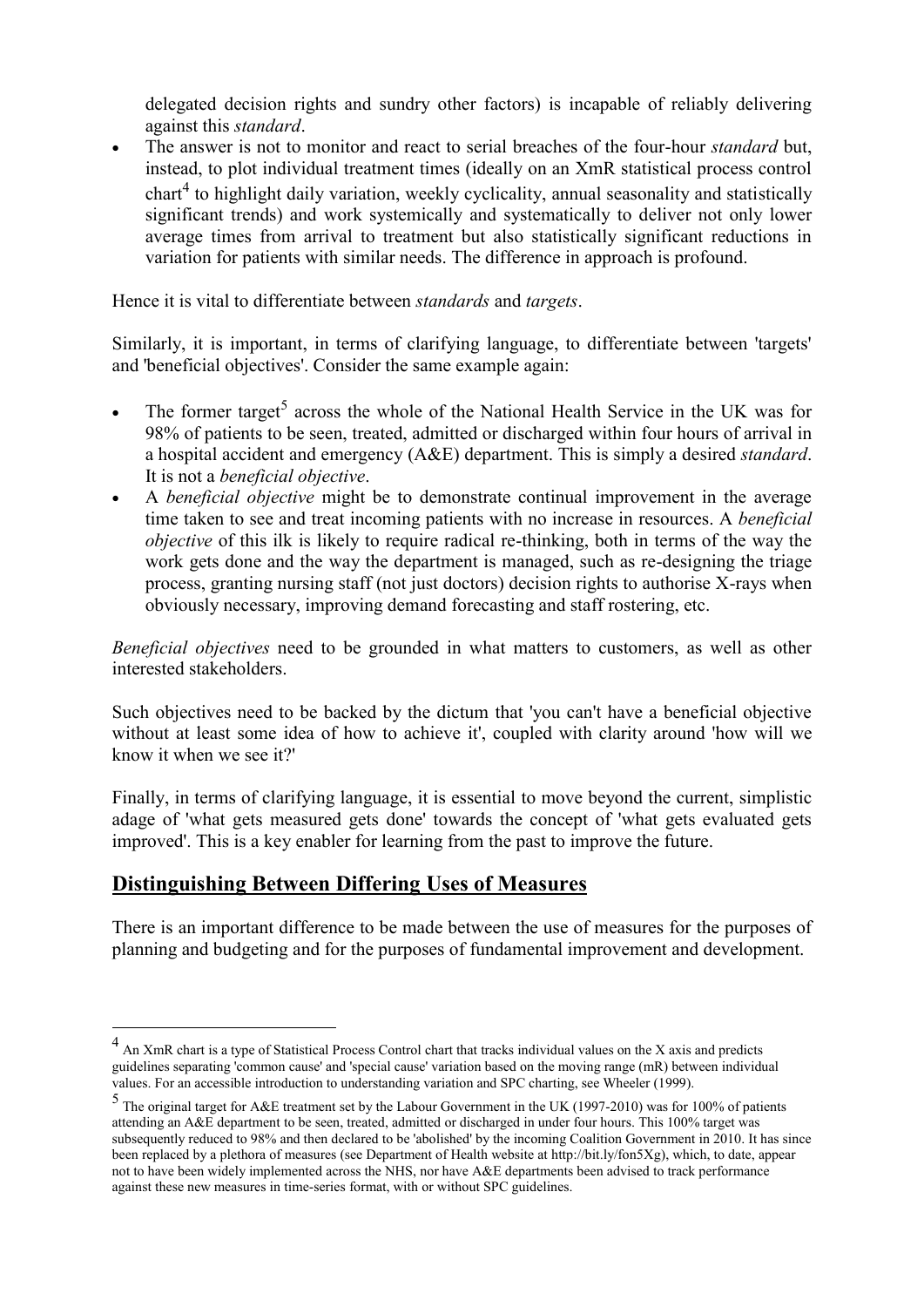A classic example would be how the commonplace measure of 'average call duration' is treated in call centres:

- On the one hand, there is no way to plan sensibly for future recruitment and rostering in call centres without understanding not only current average call duration but also how this average figure is likely to change over time (and why).
- On the other hand, if a target for average call duration is set for advisers as a *yes/no target*, then the outcome can be very damaging for both customers and the organisation itself. If necessary, advisers will either pull the plug on callers or do anything else within their power to get callers off the phone, regardless of the consequences for individual callers or the organisation overall, just so they can meet their individual average call duration targets – and hence keep their jobs.

The solution is to ensure that measures used for planning and budgeting purposes are not confused with measures used for improvement and development purposes.

This is not as difficult as it may seem. Indeed, it only requires a small change in managerial mindset, rather than any other operational changes or investments.

#### **Adopting a Systemic Perspective**

When it comes to measuring performance in organisations, it is rare for a genuinely systemic perspective to be taken. Typically, organisations measure what is easy to measure, rather than what is systemically important.

For instance, management consultants often measure sales revenue attributable to individual partners (which is easy to measure) and yet make no attempt to assess the quality of the work ultimately delivered to clients (which is difficult to measure but actually fuels future work through references and referrals).

This is a significant point.

What is missing in many organisations is an understanding of the truly important aspects of performance, such as: how customers assess **value** (as seen from their perspective); the **nature of demand** (including identifying unwanted and potentially avoidable demand); and the **views of stakeholders** (including suppliers and partners) on how things could be improved.

The answer is to put in place a systemic set of performance indicators, avoiding the temptation to select only "a few key performance indicators", as some experts suggest. What is needed is a necessary and sufficient set of indicators to provide a truly systemic perspective on performance.

The cartoon at Figure 1 was developed to help a well-known, international supermarket chain envisage the relationship between key factors influencing store performance. For instance, it would have been easy for their stores to achieve 'zero waste' (i.e. no items becoming out of date and hence no longer saleable) if neither 'product availability' nor 'store profitability' mattered commercially.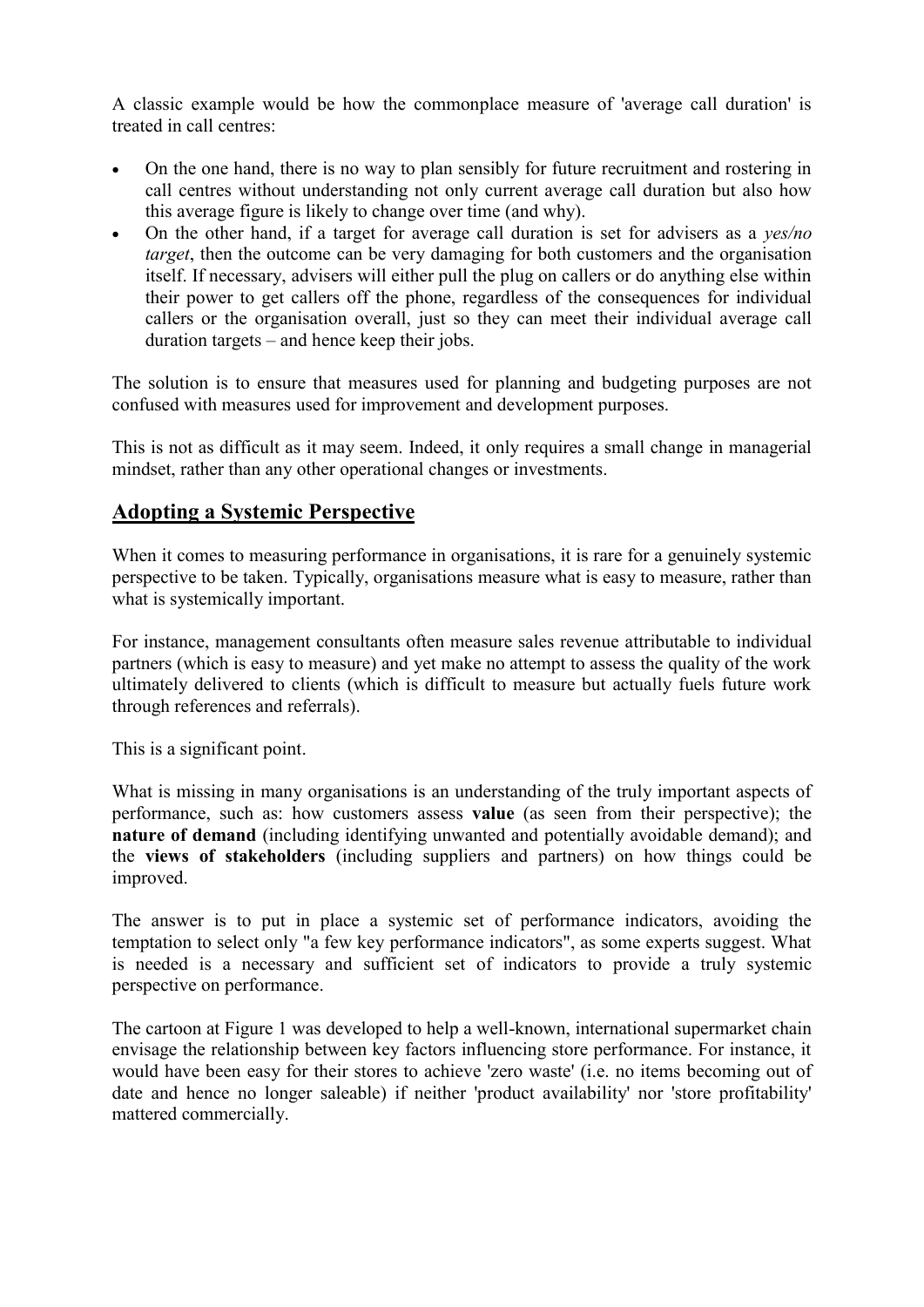

**Figure 1. The Levers of Performance Are Inter-Connected**

Another important trap to avoid is inappropriately attributing organisational performance (whether good or bad) to individuals. In most situations, collective performance is likely to be strongly influenced by the system in which people work (Deming, 1993).

In short, there is little point in setting targets for performance improvement without taking a customer-focused, end-to-end, systemic perspective.

## **Acknowledging the Unknown and Unknowable**

It is important to acknowledge that some aspects of organisational performance are likely to be either unknown or unknowable (Deming, 1992).

For example, how would you know what your customers *really* think about your products or services or how your staff *really* think about their managers or your organisation? Yes, you can administer surveys, but to what extent will these surveys tell you what your customers and staff are *really* thinking and feeling?

When a waiter comes up to you in a restaurant and asks, "Is everything all right for you?", do you actually say what you honestly think about the food, or do you, perhaps, say something bland, like, "Everything's fine, thanks"?

In this context, it is important to avoid incentivising the simplistic. For instance, with reference to the management consultancy example quoted earlier, it is unhelpful to pay partners for sales secured (easy to measure) with no reference to the quality of work ultimately delivered (subject to time lags and extremely difficult to measure).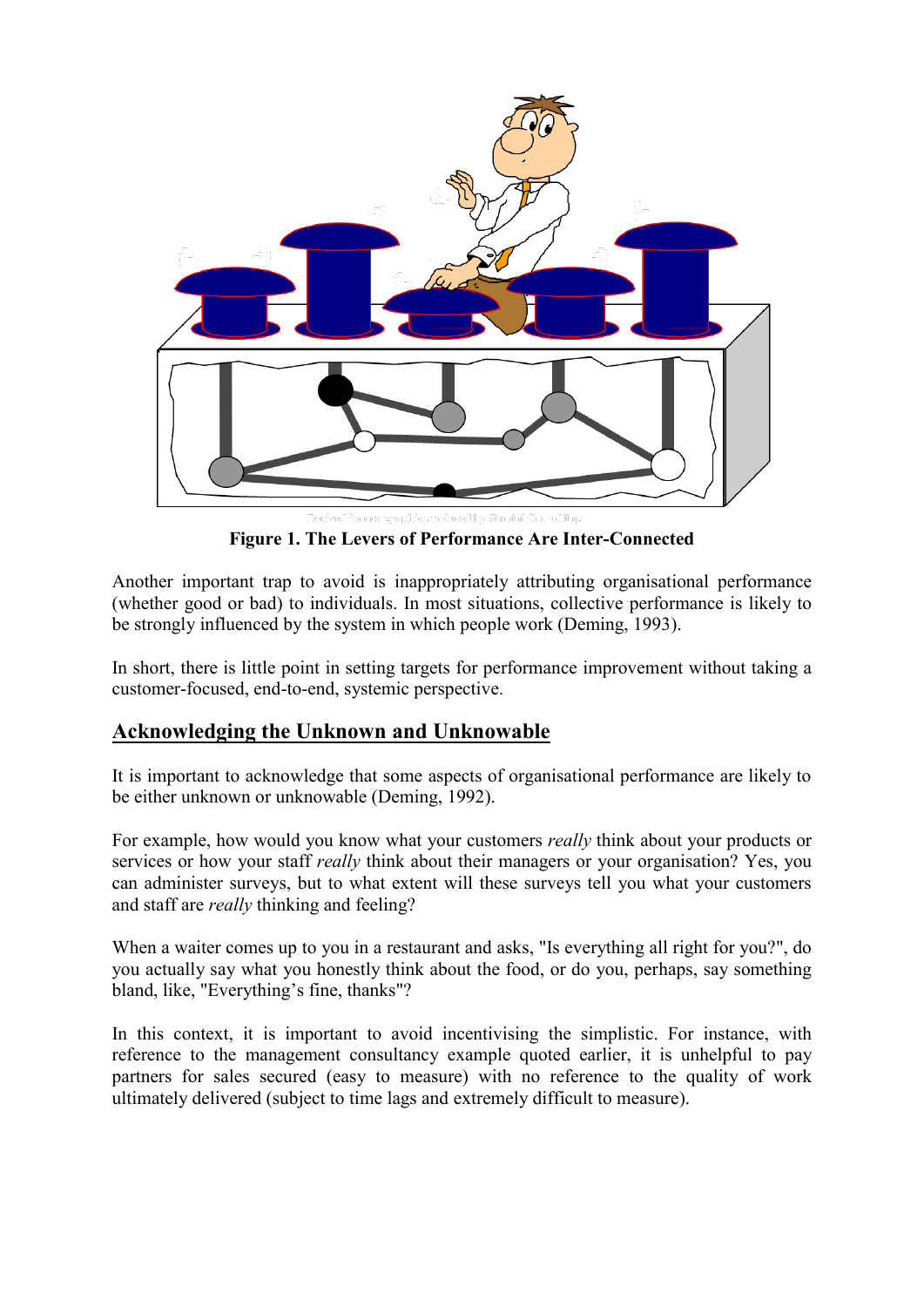## **Charting Performance**

l

What most organisations cannot immediately identify from their performance reports is daily variation, weekly cyclicality and annual seasonality.

Instead, data is typically presented as aggregated figures in tabular format.

Nor do organisations typically have visibility of significant trends, not least because trends are best highlighted in time-series charts of performance, rather than tabular listings of performance data (see Figure 3 below).

For instance, Figure 2 presents some healthcare data in SPC format, illustrating massive seasonal variation.



**Figure 2. Massive Seasonal Variation Presented in SPC Format**

Experience shows that most operational performance indicators deliver little if any value in terms of actionable insights unless they are charted and viewed in time-series format. Fortunately, software for presenting operational data in time-series SPC format is now inexpensive and readily available $6$ .

 $^6$  For instance, three UK firms currently offer leading edge software (in increasing order of cost and capability), namely: (a) Baseline (valuesystemdesign.com/Baseline/Baseline 01.htm); (b) WinChart (prismeurope.co.uk/software/index.php); and (c) sfn (lightfootsolutions.com/signalsfromnoise\_sfn.html).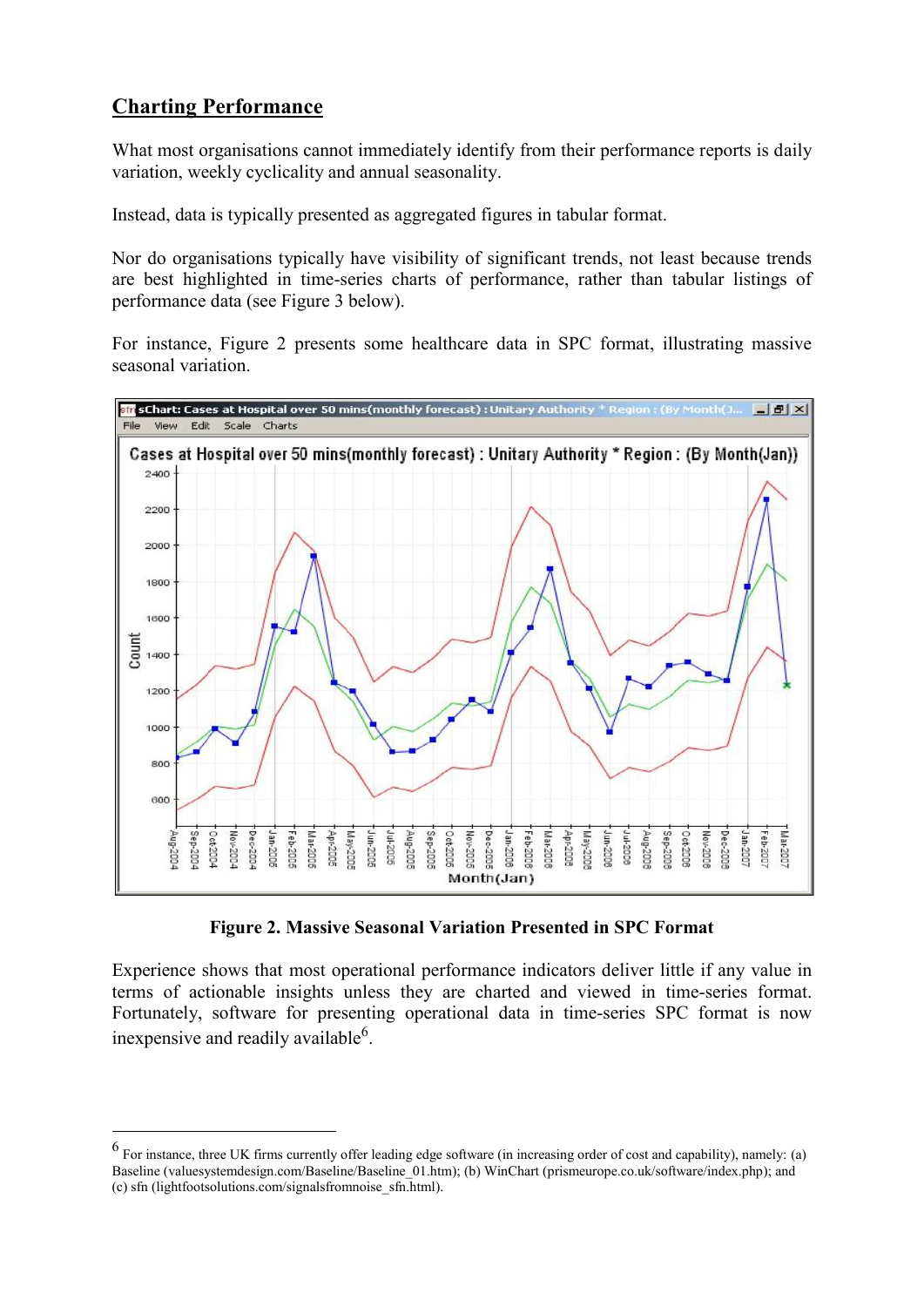Taking a global perspective, any nation seeking to improve the performance of its public services would be well-advised to insist that all key operational performance indicators are tracked and presented in SPC, time-series format.

The same advice applies to commercial firms too.

Indeed, once operational performance is tracked in time-series, SPC format, new opportunities can be gleaned from correlations and comparisons.

The photograph at Figure 3 illustrates an initial exploration of insights across nine pilot sites for a major supermarket.



**Figure 3. Surfacing Actionable Insights from Correlations and Comparisons**

## **Differentiating Managerial Timespans of Attention and Added Value**

In most organisations, each and every level of management tends to be focused on last week's performance and this year's budget.

There is seldom any stratification between how each level of management adds value distinctively differently or any overt linkage between managerial levels up, down or across the organisation.

Although this situation is profoundly unhelpful, it is relatively simple to avoid.

Figure 4 illustrates how a contact centre, for instance, might think about structuring the attention of differing managerial levels within and across the organisation.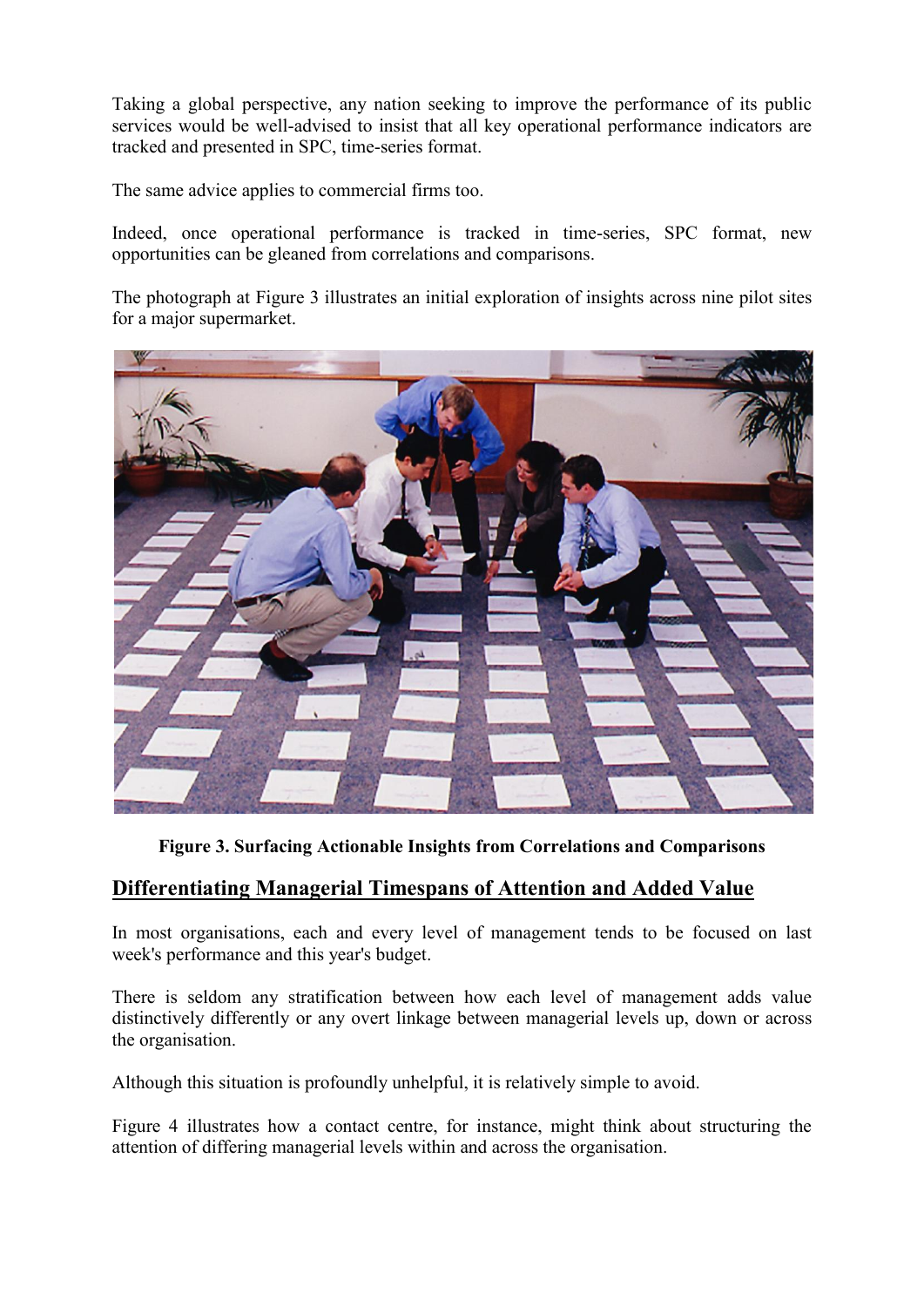

**Figure 4. Differing Added Value at Differing Managerial Levels**

The importance of differentiating how each managerial level adds value is vitally important in the context of target-setting, as there is little point in setting targets of any sort unless it is explicitly clear – across the organisation – **who** needs to come together to explore and take action on **what** particular aspects of performance, **why**, **when** and **how** (Meekings, 2004).

## **Changing How People Think About and Use Target-Setting**

Essentially, there are three generic approaches to changing how people think about and use target-setting.

In decreasing order of degree of difficulty and potential benefits, these are:

- (1) Mandating systemic thinking from the outset, rather than waiting for systemic thinking to emerge in the fullness of time;
- (2) Adopting the adage that 'you can't have a target without at least some idea of how it can be achieved'; and
- (3) Putting a metaphoric bubble around one part of the organisation, and then managing differently within this bubble, hence insulating people within this bubble from the toxic effects of target-setting by higher managerial levels.

The problem with the first, most powerful approach is that people in organisations today are unlikely to have had any experience of thinking and working in this way beforehand.

Hence, this approach is best implemented top-down, with the support of someone with significant organisational clout, such as an incoming CEO or a well-regarded COO or Operations Director. Sadly, although there is lots of evidence that managerial improvement can trickle downwards, there is little evidence that it ever trickles upwards.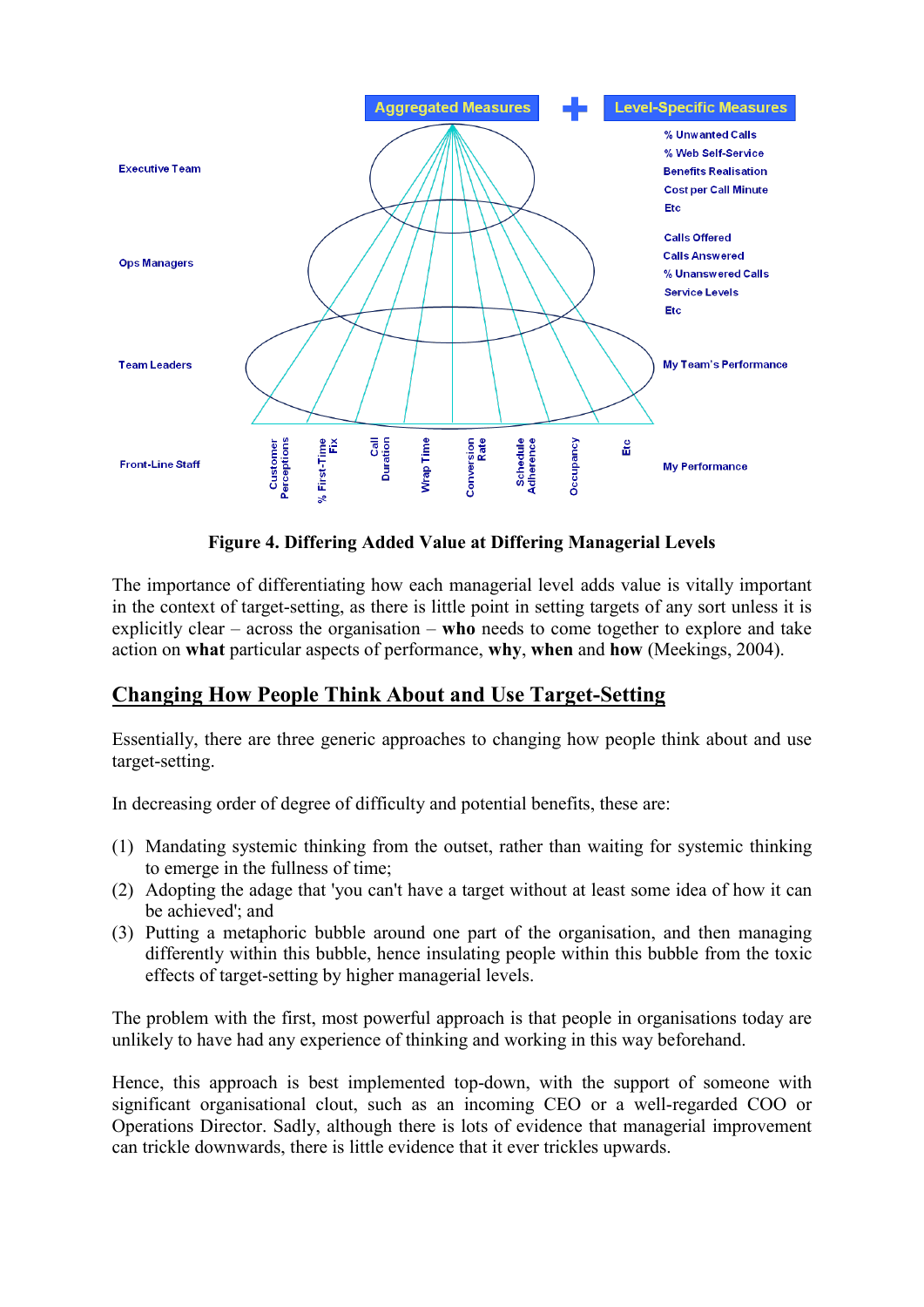The second approach has several benefits. Notably it encourages people, in a benign way, to start thinking systemically. Experience shows that, once people start thinking systemically, they soon see the benefits of working with beneficial objectives and using a systemic set of performance indicators.

The third approach can be helpful, especially in circumstances where *yes/no targets* are the norm and the prevailing managerial mindset is so firmly entrenched that no new thinking is possible. Sadly, this is the reality for far too many organisations across the world today.

In this context, the good news is that: (a) most *yes/no targets* are likely to be set at such pedestrian levels that they can easily be exceeded by adopting the more fruitful approach we advocate; and (b) charting data in SPC format enables a whole new world of performance exploration.

#### **Conclusions**

The current academic argument between the advocates of goal-directed behaviour and the critics of target-setting is mired in controversy and appears to be going nowhere.

Meanwhile, we have identified a more fruitful approach that captures the benefits of goaldirected behaviour while concurrently avoiding all the problems typically associated with target-setting.

Our key recommendations are summarised in Table 1 below: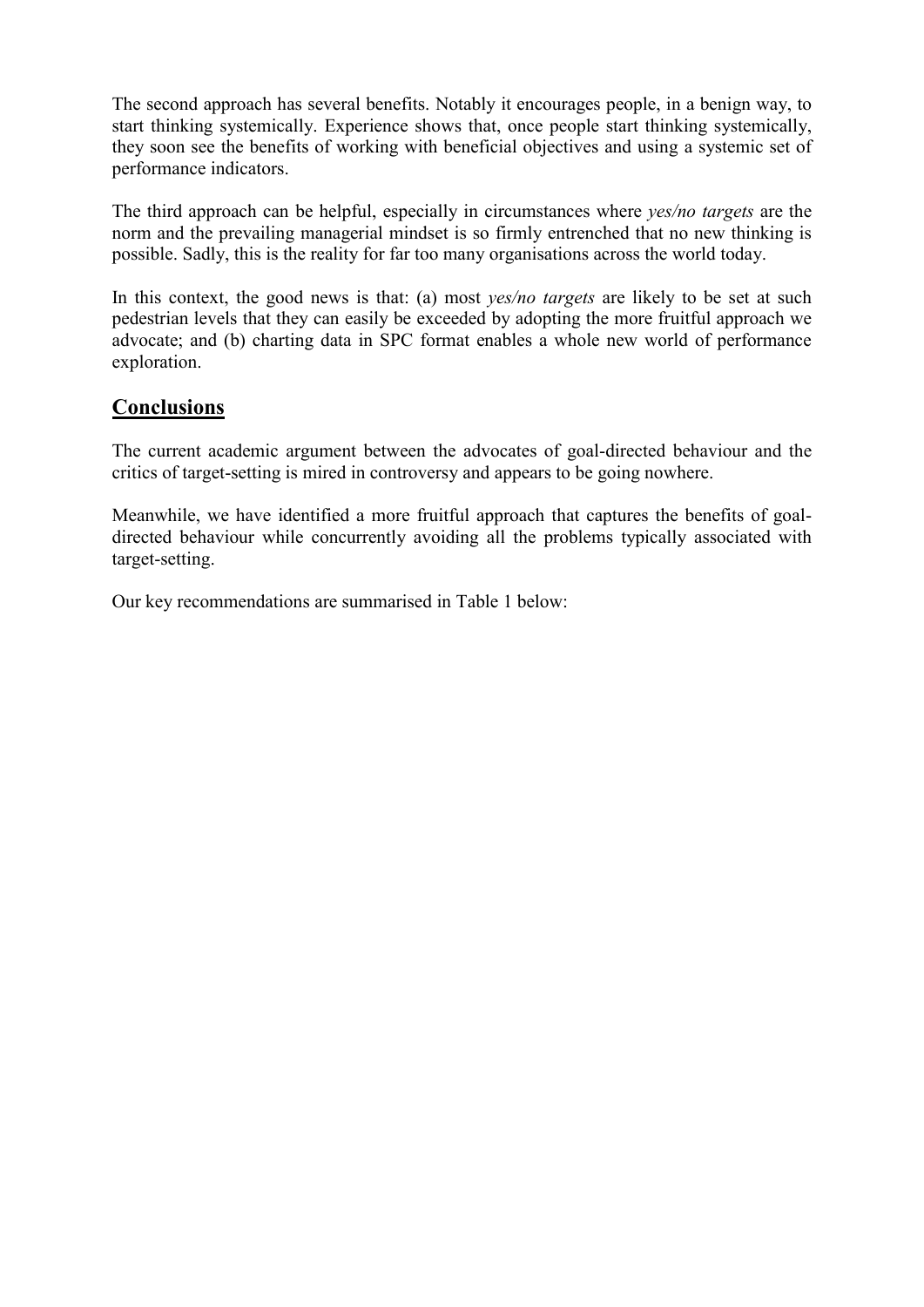| <b>RECOMMENDED</b>                                                                                                                                                | <b>NOT RECOMMENDED</b>                                                                                                                                                      |
|-------------------------------------------------------------------------------------------------------------------------------------------------------------------|-----------------------------------------------------------------------------------------------------------------------------------------------------------------------------|
| Encourage the pursuit of perfection<br>As advocated by Henry Royce and<br>Taiichi Ohno                                                                            | Set yes/no targets<br>Believe one measurable factor can<br>represent the performance of a complex                                                                           |
| Understand: (a) how customers assess<br>value; (b) the nature of demand; and (c)<br>the views of suppliers                                                        | system<br>Think everything that really matters is<br>likely to be easily measurable                                                                                         |
| Put in place a systemic set of<br>performance indicators at every level of<br>performance planning                                                                | Confuse 'targets' with 'standards' or<br>'beneficial objectives'                                                                                                            |
| Chart performance, rather than<br>presenting data in tabular format                                                                                               | Inappropriately use measures that may<br>be helpful for planning and budgeting<br>purposes in order to track performance                                                    |
| - Where there is significant daily<br>variation, weekly cyclicality or<br>annual seasonality, use appropriate<br>SPC software to highlight actionable<br>insights | improvement<br>Allow anyone to set numerical targets<br>for performance improvement unless<br>they have at least some idea how these<br>targets can potentially be achieved |
| Be clear who needs to come together to<br>look at what aspects of performance,<br>why, when and how                                                               |                                                                                                                                                                             |
| <b>HUMANIZE</b>                                                                                                                                                   | DEHUMANIZE                                                                                                                                                                  |
|                                                                                                                                                                   |                                                                                                                                                                             |

#### **Table 1. Summary of Key Recommendations**

#### **References**

 $\overline{a}$ 

- Blastland, M and Dilnot, A (2008). "The Tiger That Isn't: Seeing Through a World of Numbers", Profile Books Ltd, pp 88-106.
- Caulkin, S (2009). "This isn't an abstract problem. Targets can kill", The Observer, Sunday 22 March 2009.
- Deming, W E (1993). "The New Economics: For Industry, Government, Education", Massachusetts Institute of Technology, p 35.
- Deming, W E (1992). "Out of The Crisis", Massachusetts Institute of Technology, pp 20 and 121 (quoting Nelson, Lloyd S).
- Holden, R, (1996). "How to be happy", BBC TV programme and accompanying booklet.
- Latham, Gary P and Locke, Edwin A (1979). "Goal Setting A Motivational Technique That Works", Organizational Dynamics, Autumn 1979.

<sup>7</sup> The terms 'Humanize' and 'Dehumanize' were suggested by Frank Buytendijk at the Performance Measurement Association (PMA) Symposium in Scotland on 28 Sep 10.